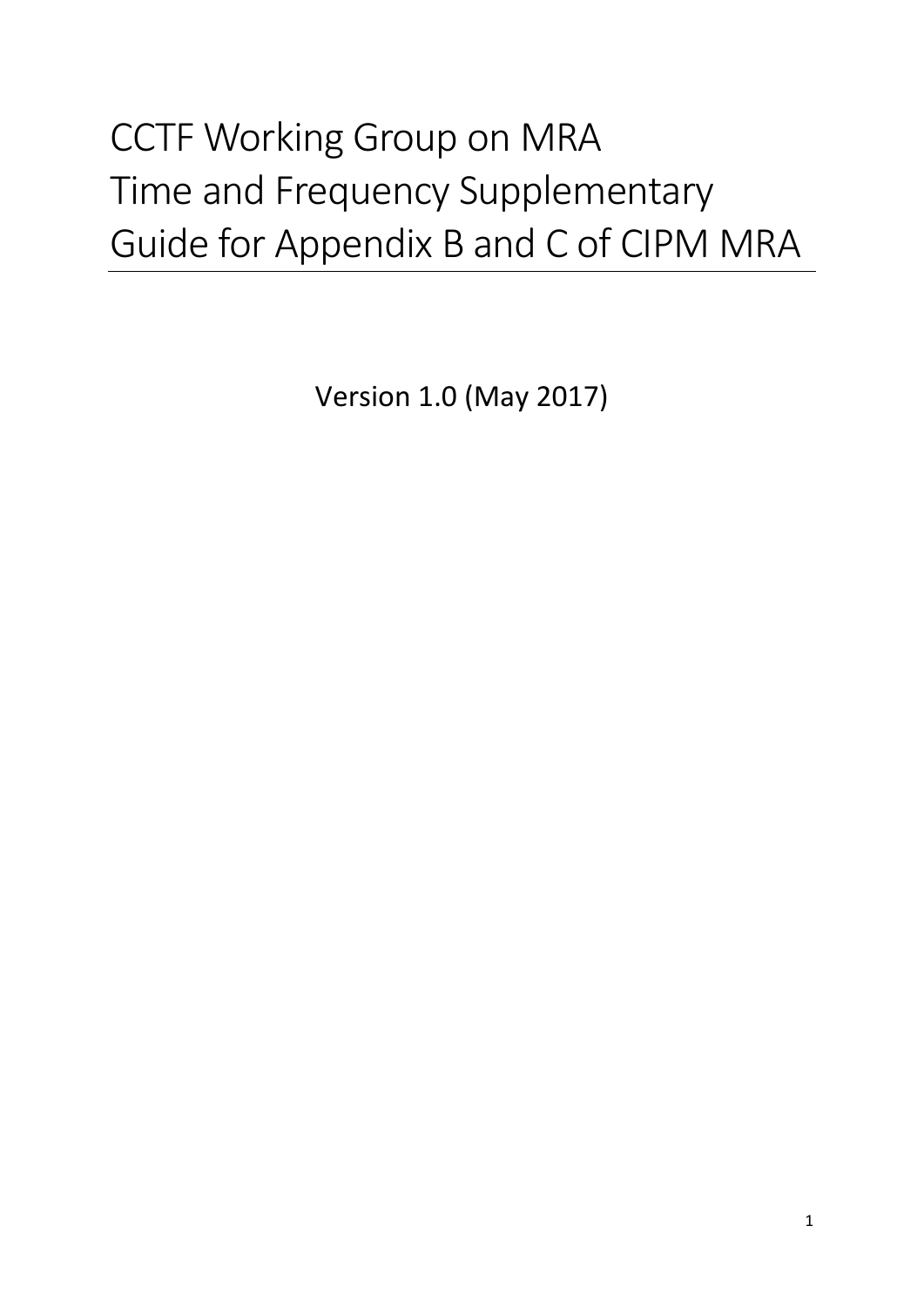# Table of contents

| 1. |                    |                                                                                                                                                                                  |  |  |  |  |  |
|----|--------------------|----------------------------------------------------------------------------------------------------------------------------------------------------------------------------------|--|--|--|--|--|
| 2. |                    |                                                                                                                                                                                  |  |  |  |  |  |
|    | 2.1.               |                                                                                                                                                                                  |  |  |  |  |  |
|    | 2.2.               |                                                                                                                                                                                  |  |  |  |  |  |
|    | 2.3.               |                                                                                                                                                                                  |  |  |  |  |  |
|    | 2.4.               |                                                                                                                                                                                  |  |  |  |  |  |
|    | 2.5.               |                                                                                                                                                                                  |  |  |  |  |  |
| 3. |                    |                                                                                                                                                                                  |  |  |  |  |  |
|    | 3.1                |                                                                                                                                                                                  |  |  |  |  |  |
|    | 3.2                |                                                                                                                                                                                  |  |  |  |  |  |
|    | 3.3                |                                                                                                                                                                                  |  |  |  |  |  |
|    | 3.4                |                                                                                                                                                                                  |  |  |  |  |  |
|    | 3.5                |                                                                                                                                                                                  |  |  |  |  |  |
|    | 3.6                |                                                                                                                                                                                  |  |  |  |  |  |
|    | 3.7                |                                                                                                                                                                                  |  |  |  |  |  |
|    | 3.8                |                                                                                                                                                                                  |  |  |  |  |  |
|    | 3.9<br>P, T, U) 14 | List of Comparisons Supporting the CMC, Internal Comments, Comments for the user (col.                                                                                           |  |  |  |  |  |
|    | 3.10               | RMO Time and Frequency Services Administration (col. Q, R, S, T), Comments for the user<br>(col. U), Matrices and Tags (col. V, W) and intra/inter RMO review (col. X, Y, Z)  15 |  |  |  |  |  |
| 4. |                    |                                                                                                                                                                                  |  |  |  |  |  |
| 5. |                    |                                                                                                                                                                                  |  |  |  |  |  |
| 6. |                    |                                                                                                                                                                                  |  |  |  |  |  |
| 7. |                    |                                                                                                                                                                                  |  |  |  |  |  |
|    |                    |                                                                                                                                                                                  |  |  |  |  |  |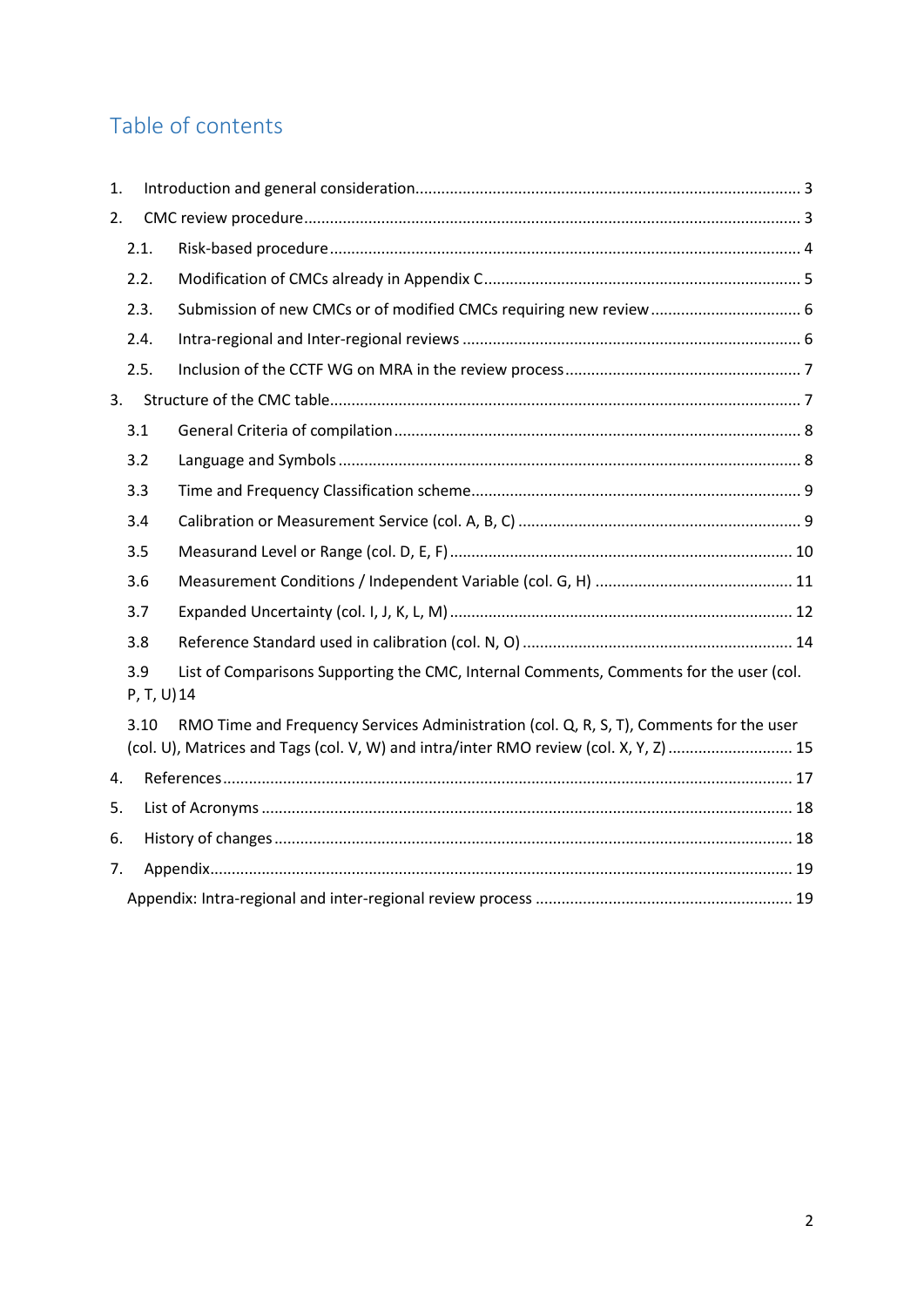# Scope

This Supplementary Guide reports information on how to draw up Calibration and Measurement Capability (CMC) Excel files in the field of Time and Frequency (TF) and sets out the CMC review procedure to be followed. The Guide is intended to be used worldwide, but makes provision for specific requirements of each Regional Metrology Organization (RMO), particularly concerning the way the information supporting CMCs is gathered and the detailed CMC intra-regional review process.

For general information related to the CMC review process, acceptance criteria, support by key and supplementary comparisons etc. the reader is addressed to a set of JCRB documents, available at: [http://www.bipm.org/en/committees/jc/jcrb/documents.html.](http://www.bipm.org/en/committees/jc/jcrb/documents.html)

This Guide is addressed to both the NMIs that have not yet submitted their capabilities and the NMIs that would like to add to or modify their already published CMCs.

# <span id="page-2-0"></span>1. Introduction and general consideration

This document specifies requirements and the procedures for reviewing calibration and measurement capabilities (CMCs) declared by NMIs/DIs under CIPM's Mutual Recognition Arrangement of national measurement standards and of calibration and measurement certificates issued by national metrology institutes (CIPM MRA).

The measurement capabilities of each NMI are published after final approval in Appendix C of the BIPM key comparison database (KCDB), maintained by the BIPM and publicly available on the Web. In order for CMCs to be approved for publication in Appendix C, they must first be reviewed and approved by the Technical Committees for Time and Frequency of RMOs. Once this approval is obtained, CMCs undergo an inter-regional review, where TC/WGs from other RMOs verify that the JCRB Criteria for acceptance of data for Appendix C have been followed, thus providing the technical confidence required for publication.

TC/WGs play a key role in this process as they conduct the intra-regional and inter-regional technical reviews and eventual approval of each CMC submission. This document specifies the requirements and explains the steps RMO Chairpersons need to follow in order to carry out this process.

This edition is based on the CIPM MRA-D-04 document version 4 (2013), taking into account the Recommendations from the WG on the Implementation and Operation of the CIPM MRA (2016).

# <span id="page-2-1"></span>2. CMC review procedure

In order for CMCs to be approved for publication in Appendix C, they must first be reviewed and approved by the appropriate Technical Committee for Time and Frequency within an RMO (intraregional review). Once this approval is obtained, CMCs undergo an inter-regional review, where the TC/WGs from other RMOs verify that the review criteria have been followed, thus providing the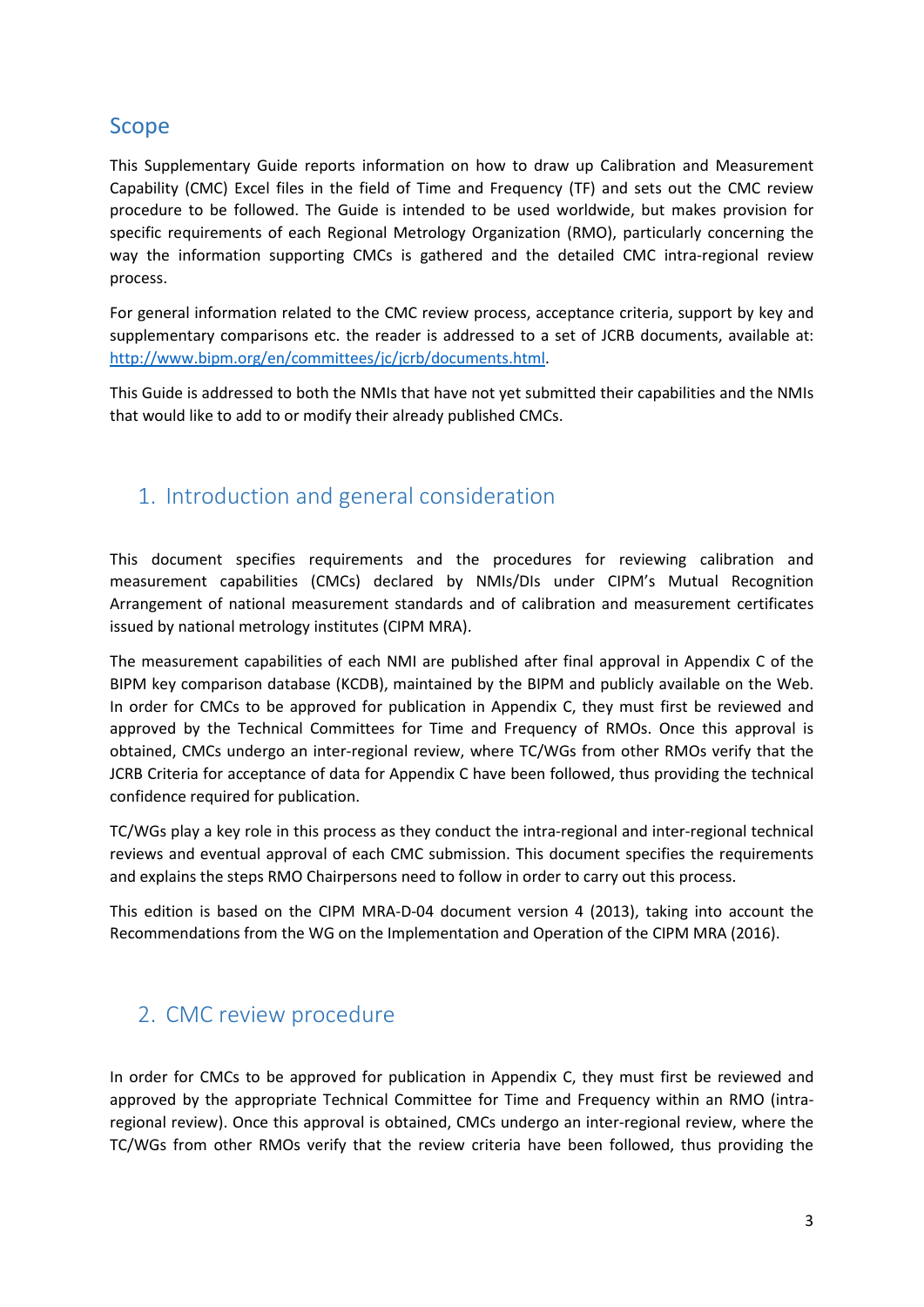technical confidence required for publication. In the last step before publication, CMCs must be distributed to the CCTF WG on MRA for comments (i.e. risk-based procedure, etc …).

## <span id="page-3-0"></span>2.1. Risk-based procedure

Following the recommendations of the Working Group on the Implementation and Operation of the CIPM MRA, the current practices of other CCs and, after discussions within the CCTF WG on MRA, it is proposed to include a risk-based approach in to the procedure for reviewing the CMCs in Time and Frequency.

Time and Frequency accounts for a small fraction of Calibration and Measurement Capabilities (CMCs) registered in the Appendix C of the Key comparison database (KCDB). On 8 February 2017 Time and Frequency had 762 out of the grand total of 24 926 entries, the smallest number of all domains. The cost of reviewing the CMCs is borne by the participating National Metrology institutes (NMIs) and Regional Metrology Organizations (RMOs).

Since the beginning of the review of the CMCs, the CCTF collectively reviewed all the submitted CMC sets according to the JCRB procedure. When an RMO submitted a new CMC set, the remaining RMOs, as a rule, accepted its review through the JCRB website and reviewed the entire set. The process is long, particularly, as the submitting RMO needed to collate the receipt of all review reports.

The idea of a risk-based procedure is that the review continues to be shared between the RMOs, but is now conducted on a semi sampling basis, including the CCTF WG on MRA as described in § 2.5, and covering 0 % to 100 % of the submission.

According to the Classification of services in Time and Frequency:

- o For Time scale difference, 100 % of the submitted CMCs are reviewed (all RMOs, each reviewing the entire set), with the traceability checked following the CCTF WG on MRA Guideline 9
- o For Frequency and Time Interval, 0 % to 100 % of the submitted CMCs are reviewed (2-4 RMOs collectively review the sample). The CCTF WG on MRA recommends that selection of CMCs for review be based on the following criteria:
- o Magnitude of changes;
- o Traceability scheme;
- o History of previous reviews;
- o Coverage by on-site technical visits;
- o High-level technical judgement.

The sharing of reviews remains voluntary. It continues to be the fundamental right of an RMO to review any of the submitted CMCs if it so chooses. Irrespective to the scope of its review, once the RMO agrees to review a part of the submission, it eventually approves the entire set, implicitly trusting the decisions by other RMOs and the sampling suggested by the CCTF WG on MRA Chair.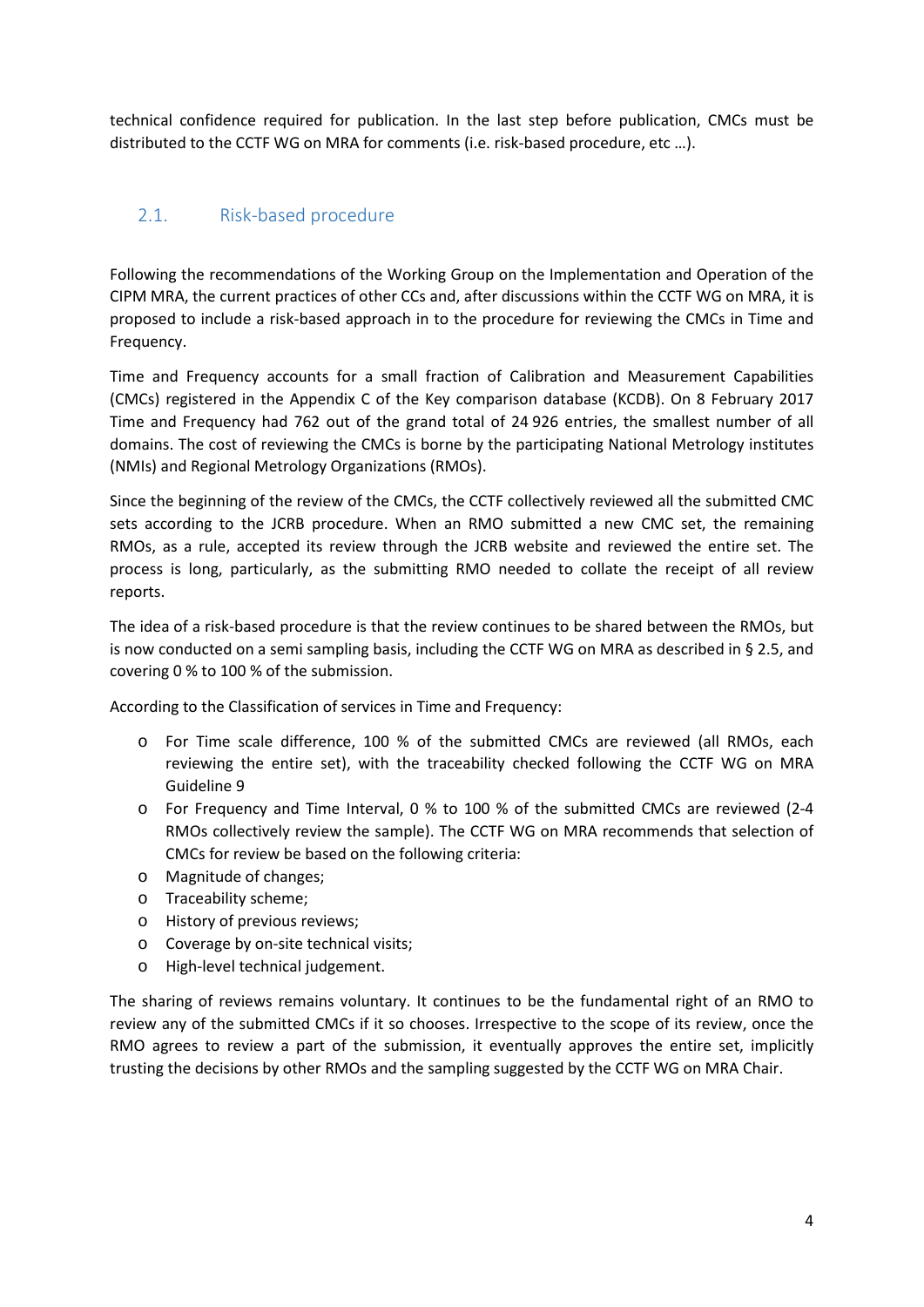## <span id="page-4-0"></span>2.2. Modification of CMCs already in Appendix C

Following the JCRB document "*Procedure for modifying CMCs already in Appendix C*", modified CMCs fall into three categories:

a) CMCs corrected for material or editorial errors or for improving the explanatory text; these CMCs do not require a new review;

b) CMCs modified to increase the uncertainty or to reduce the scope; these CMCs also do not require a new review, but if the change is due to the results of a comparison the other RMOs are to be notified;

c) CMCs modified to change the method of measurement or to reduce the uncertainty or to increase the scope; these CMCs require a new review.

For CMCs of categories a) and b), modifications must be made to the Excel files corresponding to the published CMCs. Download these files from the restricted access JCRB CMC site (ask your TC chairperson for user name and password). After downloading the file of your Country, modify its name as follows:

#### *RMO\_Country\_TF\_date\_mod\_ab*

where *RMO* is the acronym of the regional metrology organization, *Country* is the ISO two-letter abbreviation for the Country [\(http://www.iso.org/iso/home/standards/country\\_codes.htm\)](http://www.iso.org/iso/home/standards/country_codes.htm), and *date* is the date of submission in the form yymmdd. TF stays for Time and Frequency and *mod\_ab* is to show the type of file. No other documentation is due to support the proposed changes, unless requested by the TC chairperson.

Modified CMCs in category c) will be reported together with and will follow the same rules as new CMCs (section 2.3).

The following color codes, suggested by the BIPM, will be used in all categories, a), b) and c), to highlight the changes in a CMC entry:

1) any modification of an existing entry will be written **in bold red character**;

2) in case of cancellation of words in a cell do **not use the strike-through character formatting** but change to **bold red** the remaining cell content;

3) in the rare case that the whole cell content is deleted, highlight the now empty cell by a light pink background;

4) withdrawn CMCs will be highlighted by a light pink background extending over Columns A to P and the words "to be deleted from the KCDB" placed in the yellow Comment Column (Column T).

The NMI internal service identification of the modified CMCs (Column Q) will not be changed. Internal service identifications of withdrawn CMCs will not be used for new CMCs. After downloading the file of your Country take care to convert into black, or to delete, all previous color coded entries, as applicable.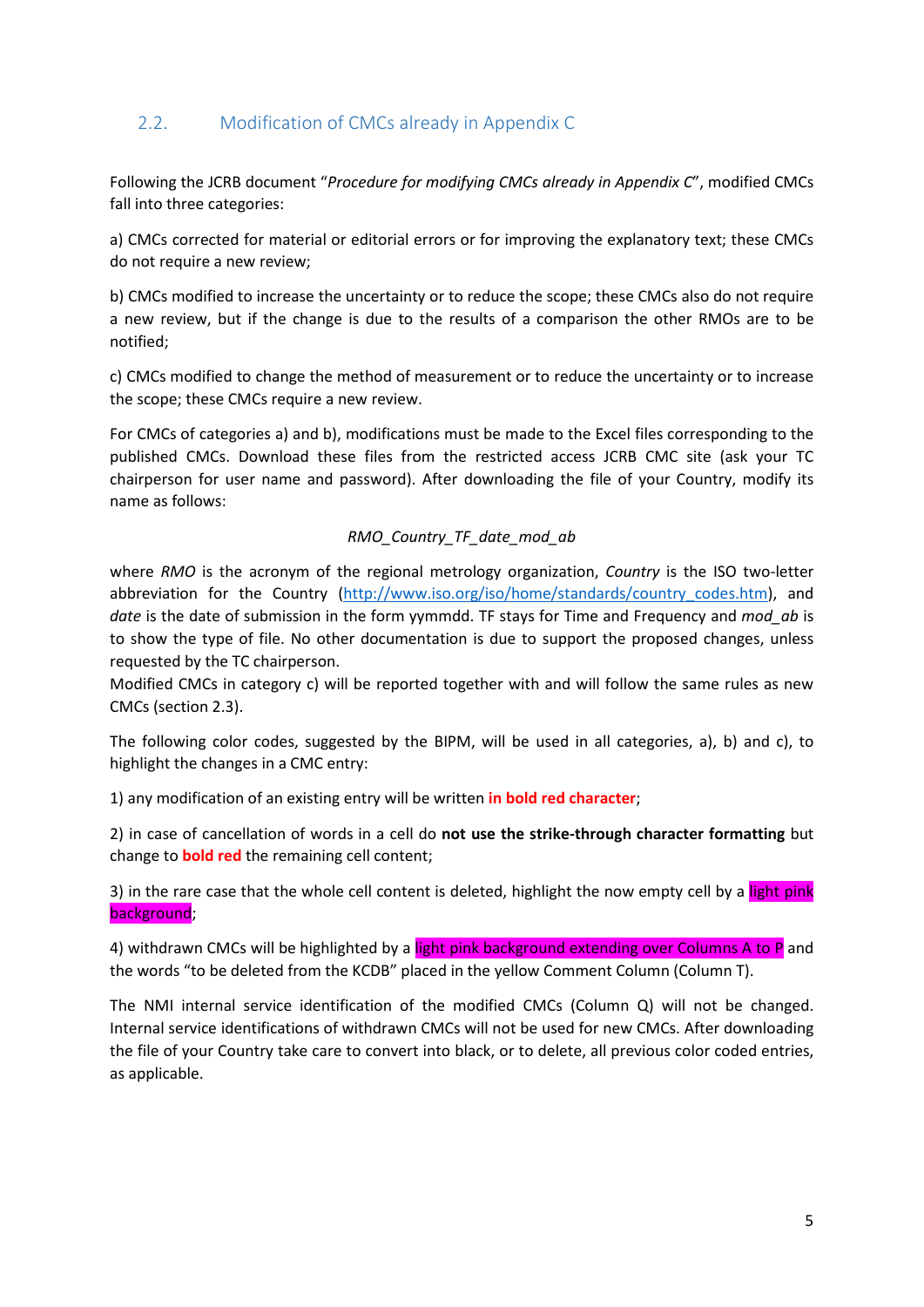#### <span id="page-5-0"></span>2.3. Submission of new CMCs or of modified CMCs requiring new review

New CMCs and modified CMCs under category c) above will be reported in the same CMC Excel file, whose filename will be coded as explained in the following §3. In this file, the modified CMCs will be recognized by the use of the color codes suggested by the BIPM, as explained in the previous section. Care should be taken that new CMCs do not have the same NMI internal identification (column Q) of CMCs already published in the Appendix C.

Each CMC Excel file with new CMCs, or modified CMCs requiring new review, will be accompanied by all information needed to substantiate claims and methods. The way this information is organized is decided by the region. For example it can be reported in a standard questionnaire approved by the region.

### <span id="page-5-1"></span>2.4. Intra-regional and Inter-regional reviews

NMIs forward CMCs through their contact persons to the relevant RMO TC Chair. These CMCs must have been approved by the NMI's/DI's management and be fully covered by its Quality Management System (QMS). Some TCs have formed a Working Group for CMC Review and set a fixed date for submission (e.g., the annual TC meeting) and a fixed period for intra-regional review. In this case, the TC Chair collects the CMC sets and sends them to the members of the working group for review. Otherwise, the Contact Persons of the TC are directly involved in this process, and the results of the review will be discussed at the coming TC meeting. The CMC review is performed by direct contact between the reviewers and the persons responsible from the submitting NMIs until a consensus can be reached. In case that not all concerns can be resolved, the TC Chair contacts the reviewers and the submitting NMIs for resolution, the final decision being with the RMO Chairperson. The results of the review together with possible comments of the reviewers and the submitting NMIs are listed in the CMC tables. The intra-regional and inter-regional review process is presented in flowchart form in Appendix 1. The intra-regional review must cover all submitted CMCs, sampled review will only be accepted for the inter-regional review.

For a CMC entry, the statement of an uncertainty must be based on a careful consideration of all uncertainty contributions of Type A and B following the "Guide to the expression of uncertainty in measurement" (GUM). Results of key, supplementary and bilateral comparisons are important information providing evidence for validity of CMC claims. But uncertainties of CMC claims must be equal or larger than the corresponding results of a key comparison, and reference to key, supplementary and bilateral comparisons can only be used to support uncertainties that are larger or equal than those stated for the corresponding measurement in the key comparison. A laboratory may, however, wish to re-evaluate the uncertainties after a successful key comparison or because of changes and improvements in the technical equipment, methods and procedures, staff education, or other conditions. In this case a new uncertainty budget must be drawn up.

The inter-regional review procedure is explained in a JCRB- document [9], which is also presented in flowchart form [10]. The CMC review process is carried out through a password-protected web page which can be entered via the JCRB section of the BIPM site [\(http://www.bipm.org/JCRBCMCs/\)](http://www.bipm.org/JCRBCMCs/) by clicking on the link labelled "JCRB CMC website". TC Chairs can obtain a username and a password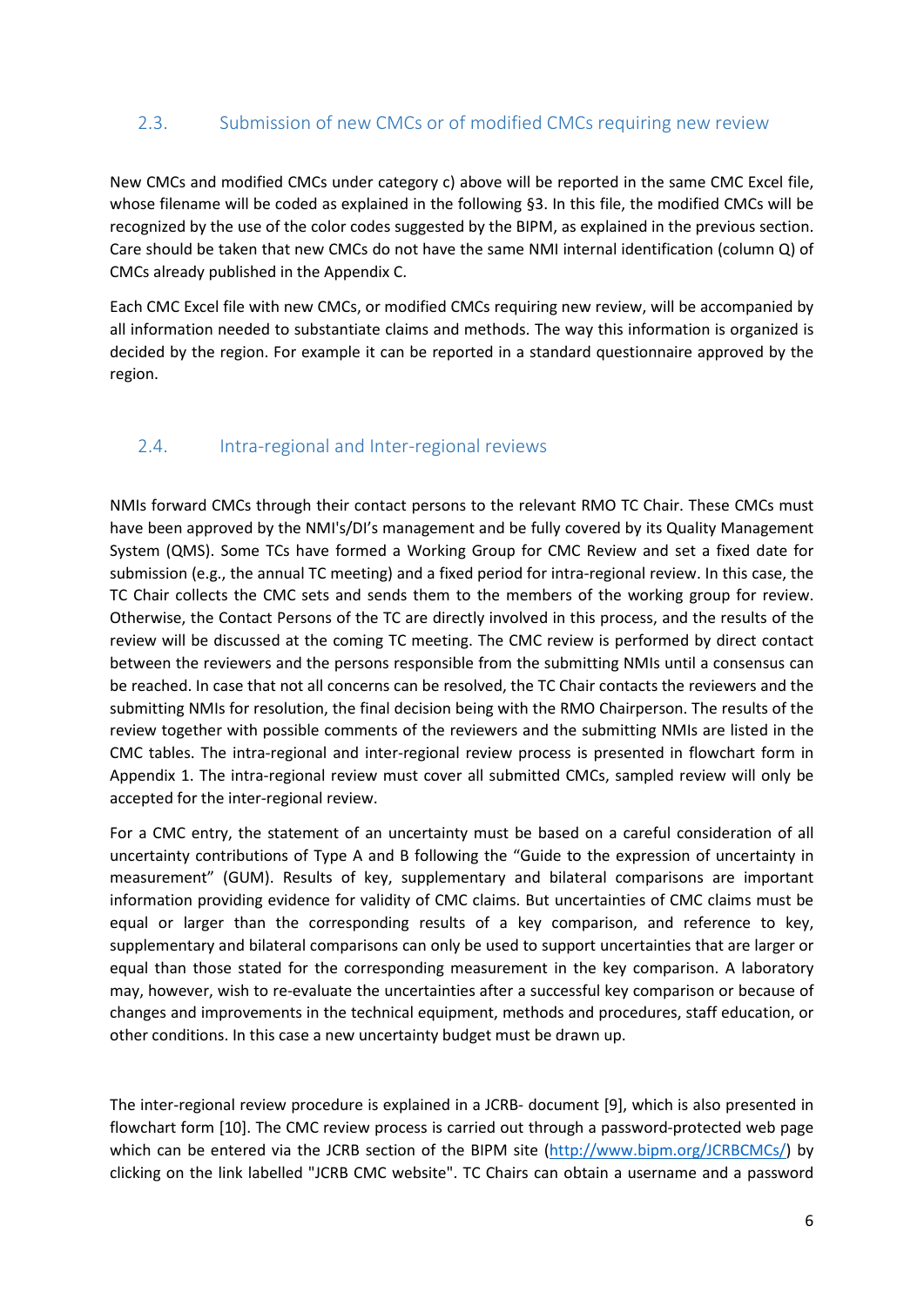from the JCRB Executive Secretary. The CMC files to be reviewed can be downloaded from this page. The JCRB requires that CMCs submitted for publication in Appendix C are accompanied by an RMO report indicating that the local TC/WG has approved the range and uncertainty of said CMCs and that each of them is supported by a fully implemented Quality Management System reviewed and approved by the local RMO. Once the files are posted for review, the corresponding technical contacts in each area get in touch directly with each other to exchange comments or concerns.

#### <span id="page-6-0"></span>2.5. Inclusion of the CCTF WG on MRA in the review process

Claimed Calibration and measurement capabilities (CMCs) are developed by the participating institutes and submitted for first-stage review by their regional metrology organization. At this stage, the intra RMO review should be performed according to the CCTF WG on MRA Time and Frequency Supplementary Guide for Appendix B and C of the CIPM MRA. Once this review process has been completed, the regional metrology organization submits the CMCs to a second-stage inter-regional peer-review process.

Once posted on the JCRB webpage, the CMCs are distributed by the JCRB secretary to the CCTF WG on MRA for comments via the Executive Secretary of the CCTF. The WG on MRA will meet when necessary for comments on the CMCs concerning the point illustrated in section 2.1, the information given about traceability to UTC (w.r.t. the Guideline 9) and the units declared. A report on status of the declared CMCs should be provided in about 2 to3 weeks. If, at the end of the review period, the JCRB secretary has not received any feedback from the CCTF WG on MRA, he will consider that there is no objection and continue the process.

Having successfully completed both peer-review processes, the CMCs are published in the BIPM KCDB.

# <span id="page-6-1"></span>3. Structure of the CMC table

The Excel template for the compilation of a CMC table is given in the Excel file named:

#### *RMO\_Country\_TF\_date*

This template is only to be used if an NMI declares CMCs for the first time. In all other cases, the Excel table of already existing CMCs shall be used instead of the template, see the end of this section. Only one file per Country must be submitted. The submitting NMI will change the name of the file by introducing the acronym of the regional metrology organization for RMO and the ISO two-letter abbreviation for Country. For date the form yymmdd will be used.

Header and footer are provided in the Excel template to help to identify the table when printed. In the header the acronyms of the NMI and of the Country must be introduced. In case of more than one NMI per Country, all the NMI acronyms will be reported in the header.

In the table, at the right side of the white columns, there are three blue, five yellow (divided by two white columns for Comments and Uncertainty matrix to be published via the database) and three green columns. The blue columns are for supporting the CMC traceability. The yellow columns are for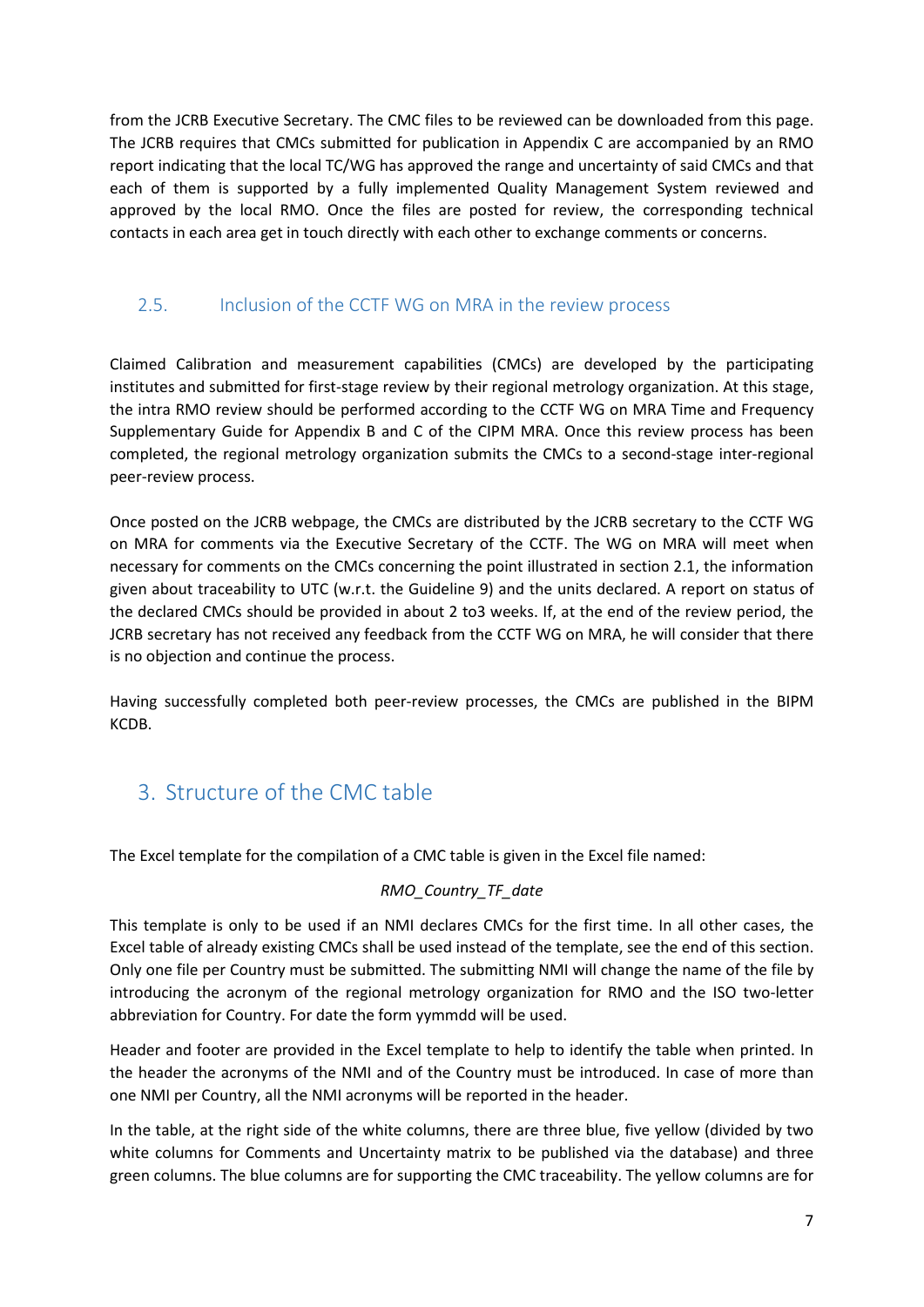the administration of the table and for the names of the uncertainty matrices and of the tags for closely related CMCs. The green columns are to be used during the review processes. The white columns and the blue and yellow columns, not the green ones, are to be filled in by the submitting NMI.

Only the white columns, the yellow columns "NMI Service Identifier", "NMI", and "Uncertainty Matrix" will be reported, with attached uncertainty matrices, into the Appendix C. Of course also the columns "Service category" and "Tag for closely related CMCs" are essential for a correct transfer of the table into the Key Comparison Database.

If the NMI has already CMCs in the KCDB, all changes (additions, modifications, deletions) shall be made in the Excel table of the existing CMCs. This file can be downloaded from the JCRB CMC website using the "get published CMCs" link. All changes shall be made on this file, using the color codes described in section 2.2. Before submission, all CMCs which are unchanged shall be hidden by using the Excel "hide" function, so that only the changes are visible to the reviewers.

## 3.1General Criteria of compilation

- <span id="page-7-0"></span>3.1.1 The MRA Appendix C submission is an Excel spreadsheet where separate NMI services are listed in rows, and columns are used to organize the attributes of the services.
- 3.1.2 The CMCs will be reported in a single spreadsheet, following strictly the order of the TF Classification of services. A disordered list would give unnecessary, additional work to the TC chairperson.
- 3.1.3 Make a separate CMC entry in case of a distinct measurand or a distinct calibration procedure or a distinct uncertainty declaration. If the uncertainty depends on two variables (like the range of the measurand and the range of a parameter) use can be made of an uncertainty matrix to reduce the number of entries.
- 3.1.4 Each entry must correspond to only one classification category and to only one measurand.
- 3.1.5 Each CMC entry should be self-consistent, without reference to other entries, because each CMC will be usually displayed alone by the database.
- 3.1.6 For each CMC, multiple entries in the two columns on Measurement Conditions (i.e. when CMC has more than one parameter) must be separated vertically into separate cells.
- 3.1.7 Do not insert headings nor blank rows in the table. Do not merge any cells vertically and do not use symbols of repetition ("), to show that the information is the same as in the previous CMC, but repeat the information.
- 3.1.8 Do not use the Excel facility to append comments to the cells, but use the Comments columns on the right side of the table (see §§ 3.9.2 and 3.9.3).

### 3.2 Language and Symbols

<span id="page-7-1"></span>3.2.1 Detailed writing rules for preparing the CMC files are given in the BIPM Instructions. These Instructions must be carefully read and the rules carefully applied. If too many violations are found, the CMC file will be sent back to the submitting NMI for correction.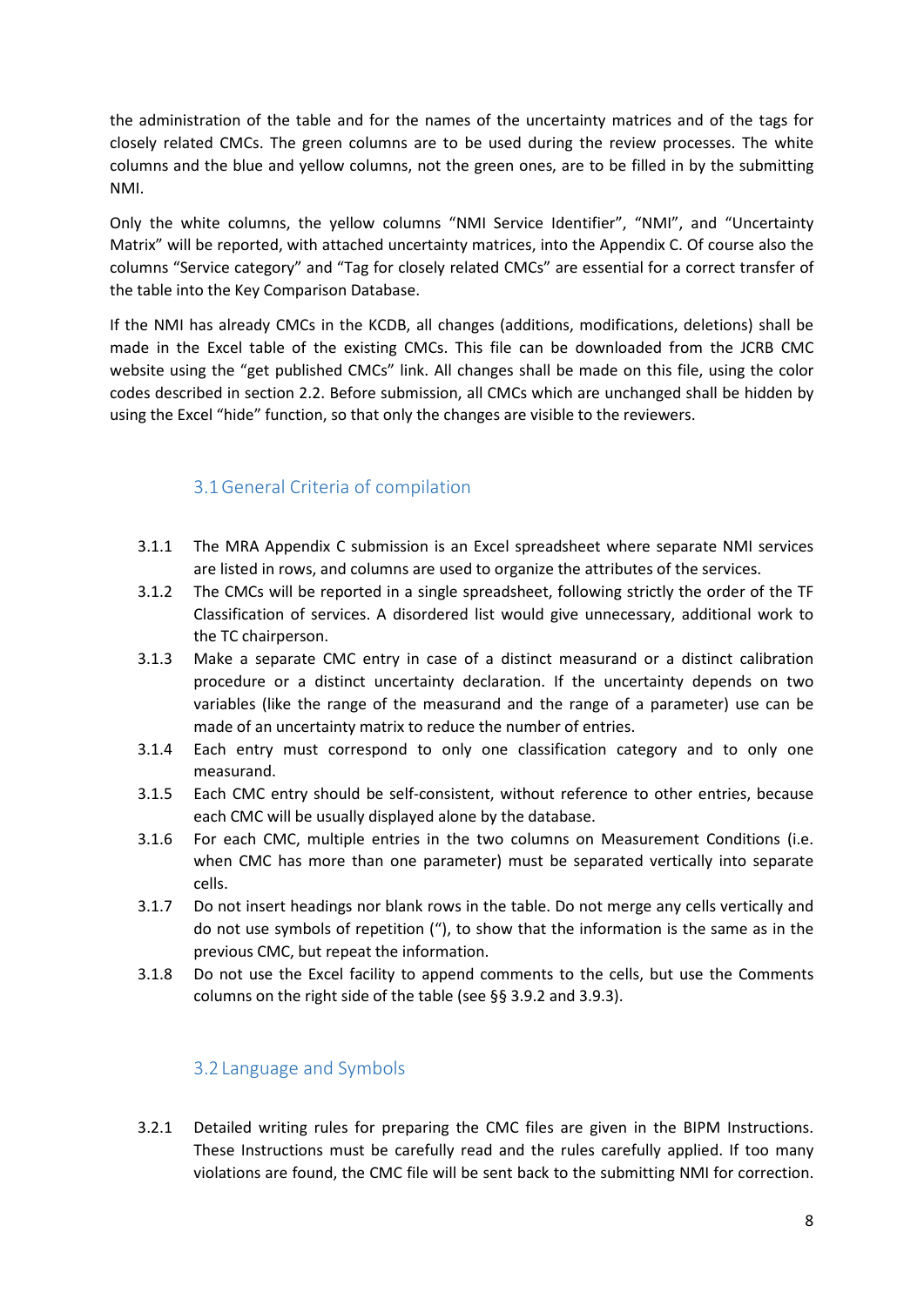Compliance with the writing rules will greatly help the BIPM in the importation of the Excel files into the database.

- 3.2.2 The following rules complement the BIPM Instructions:
	- as unit for day use the symbol d; do not use: day
	- use SI accepted prefixes for decimal multiples and sub-multiples; they must be written close to the symbol of the unit of measurement, in the appropriate columns, and not close to the numerical values
	- when reporting a list of items in the same cell use the comma (,) as the separation character [e.g.: clock, frequency offset multiplier, counter]
	- use a colon (:) to introduce a specification of a previous text-item of information [e.g.: link stability: frequency]

### 3.3 Time and Frequency Classification scheme

- <span id="page-8-0"></span>3.3.1 The Classification of Time and Frequency CMCs, approved by the CCTF, provides the NMIs with uniform and world-wide agreed terminology for the classification of their services.
- 3.3.2 These are divided into major headings, sub-headings and categories. For each category, characterized by a 3-number classification, a list of instruments/artefacts is given.
- 3.3.3 Usually it should be possible to find classified denominations for the quantity of interest and the instrument/artefact, to be reported in columns A and B. In case applicable terms cannot be found in the classification (new quantity or instrument/artefact) follow § 3.4.1.
- 3.3.4 At the time of writing this Guide, the more recent, approved, classification version is 1.1.

#### 3.4Calibration or Measurement Service (col. A, B, C)

- <span id="page-8-1"></span>3.4.1 The Quantity and the Instrument/Artefact names will usually be found in the Classification. If this is the case, use the given terms as explained in § 3.4.2 and § 3.4.3, then take note of the corresponding 3-number classification for introduction in column R (§ 3.10.3). If this is not the case, discuss with the TC chairperson about entering your own English term for Quantity or Instrument/Artefact or both and about assigning to your service a provisional three-number classification (in the form: *heading.sub-heading.x*) in column R. This case should be an absolute exception, given the extensive revision that has led to the present version of the classification.
- 3.4.2 In column A, insert the appropriate description of the Quantity. This is usually given in the *Classification* by the names of the heading, sub-heading and category. Because combining heading, sub-heading and category could lead to a cumbersome and unnecessarily long definition of the Quantity, you are required to use one of the standardized wordings reported in the classification file *with column A definitions*, provided with this Guide.
- 3.4.3 In column B, insert the appropriate name for the Instrument/Artefact. Because combining heading, sub-heading and category could lead to a cumbersome and unnecessarily long definition of the Quantity, you are required to use one of the standardized wordings reported in the classification file *with column B definitions*,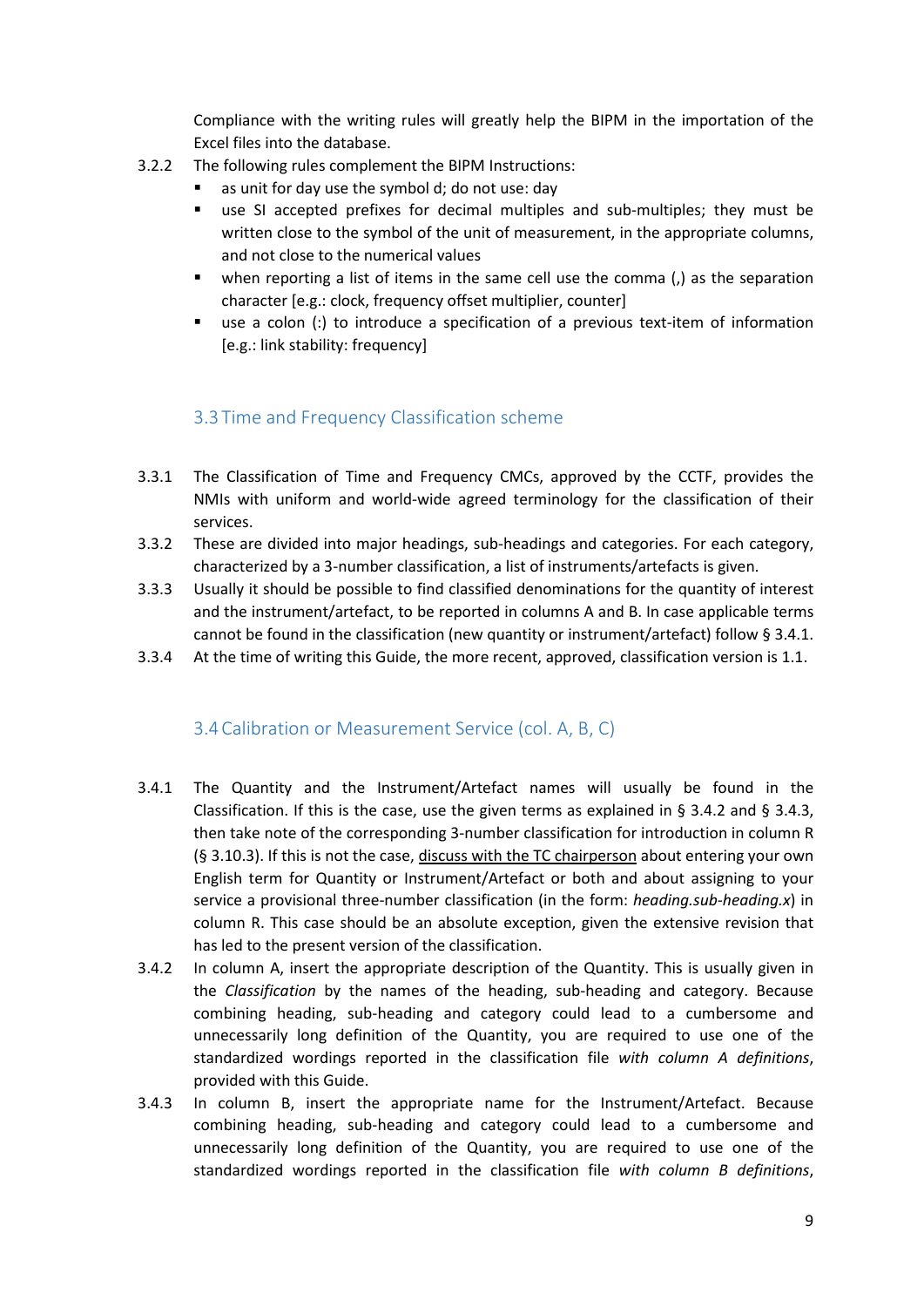provided with this Guide. If a symbol referring to the measurand is used in one of the subsequent columns, introduce this symbol, *in Italics*, in column B as the last piece of information, separated from the previous item(s) by a specification or separation character, whatever is more convenient. Do not use the symbol *k*, as this symbol is reserved for the uncertainty coverage factor.

3.4.4 In column C, a short but clear definition of the method of measurement must be reported. This information, combined with that in column N about the standard(s) used as the reference(s), is of fundamental importance to allow an expert to identify the measurement technique.

Example:

| Time scale<br>difference | Remote<br>clocks vs.<br>UTC  | GPS common<br>view       | 1.2.2 |
|--------------------------|------------------------------|--------------------------|-------|
| Time interval            | Time<br>difference<br>source | Time interval<br>counter | 3.2.3 |

#### 3.5Measurand Level or Range (col. D, E, F)

- <span id="page-9-0"></span>3.5.1 In column D, insert the minimum value of the range of the measurand as a single numerical value. If you introduce zero for this number, check that the expression for the uncertainty, reported in column I, is still meaningful.
- 3.5.2 In column E, insert the maximum value of the range of the measurand as a single numerical value. If your measurement refers to a single value of the measurand, column D and E will report the same number.
- 3.5.3 In column F, report the unit of measurement that applies to the minimum and maximum values in the two previous columns. Use accepted SI prefixes if needed.
- 3.5.4 Usually it is possible to understand from the quantity if measurements can be performed on both positive and negative values. Only if this is not the case report explicitly negative range limits.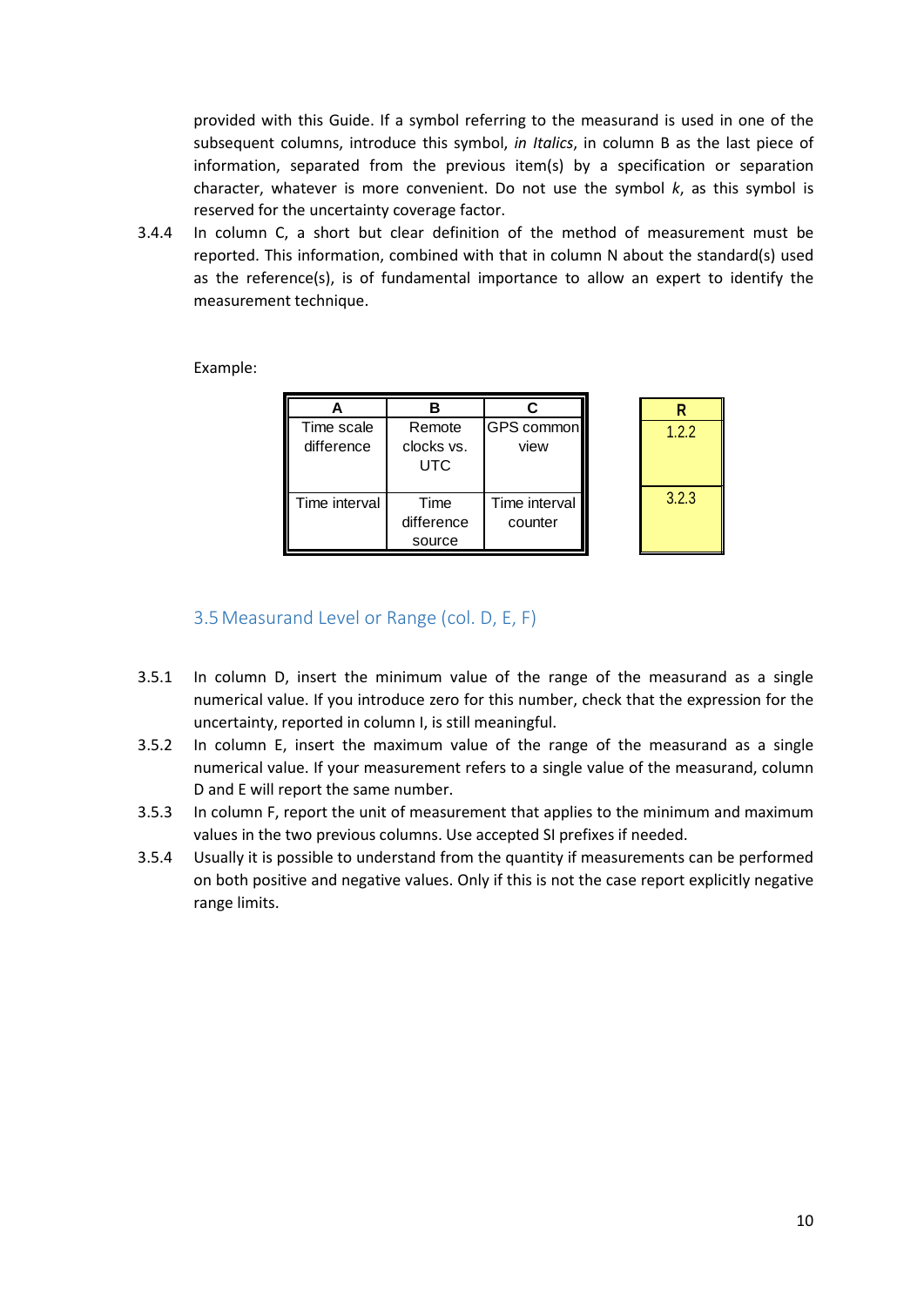| A                        | в                                  | C                        | D                  | Е                   | F         |            |
|--------------------------|------------------------------------|--------------------------|--------------------|---------------------|-----------|------------|
| Time scale<br>difference | Remote<br>clocks vs.<br><b>UTC</b> | GPS common<br>view       | $-0.5$             | 0.5                 | s         | R<br>1.2.2 |
| Time interval            | Time<br>difference<br>source       | Time interval<br>counter | $1 \times 10^{-9}$ | 1 0 0 0             | s         | 3.2.3      |
|                          |                                    |                          |                    |                     |           |            |
| Frequency                | General<br>frequency<br>source     | Clock,<br>counter        | 0.1                | $1.3 \times 10^{9}$ | <b>Hz</b> | 2.2.1      |
| Frequency                | Remote<br>frequency<br>standard    | GPS common<br>view       | 1                  | 1                   | Hz        | 2.1.2      |

#### 3.6Measurement Conditions / Independent Variable (col. G, H)

- <span id="page-10-0"></span>3.6.1 In column G, report any condition, which imposes limitation or optional restriction to the measurement, in the form of the name of the parameter that describes this condition. If several conditions apply, the names of the parameters will be entered into separate cells in the column. If a symbol referring to the value of a parameter is used in one of the subsequent columns, report this symbol, *in Italics*, after the name of the parameter, using the specification character [e.g.: frequency: *f*]. Do not use the symbol *k*, as this symbol is reserved for the uncertainty coverage factor.
- 3.6.2 In column H, report the range of the parameter or other pertinent information that defines the restriction. If column G has several parameters, report in column H the corresponding ranges of variation, or pertinent information, in the corresponding cells.
- 3.6.3 When indicating a range in column H use the notation *minimum* to *maximum* [e.g.: 0.1 s to 100 s or (0.1 to 100) s]. If only one limit needs to be specified, use the notation *up* to (for maximum) or *down* to (for minimum).
- 3.6.4 When a parameter takes discrete values, report these values separated by commas (,) [e.g.: (1, 2, 5, 10, 100) MHz].
- 3.6.5 In some cases the measurand takes only discrete values. In this case the range columns D and E report the minimum and maximum values, while the parameter columns G and H report, respectively, the symbol of the measurand (previously defined in column B) and the list of values.
- 3.6.6 Usually do not report as parameters the ambient conditions of the measurement. These are intended to be standard laboratory conditions, whose limits of variation are taken into account in the reported uncertainty. Report the temperature, or temperature range, of the measurement or other ambient conditions only if it is relevant to the identification of the measurement service: column U is usually more appropriate for this type of information (see § 3.9.3).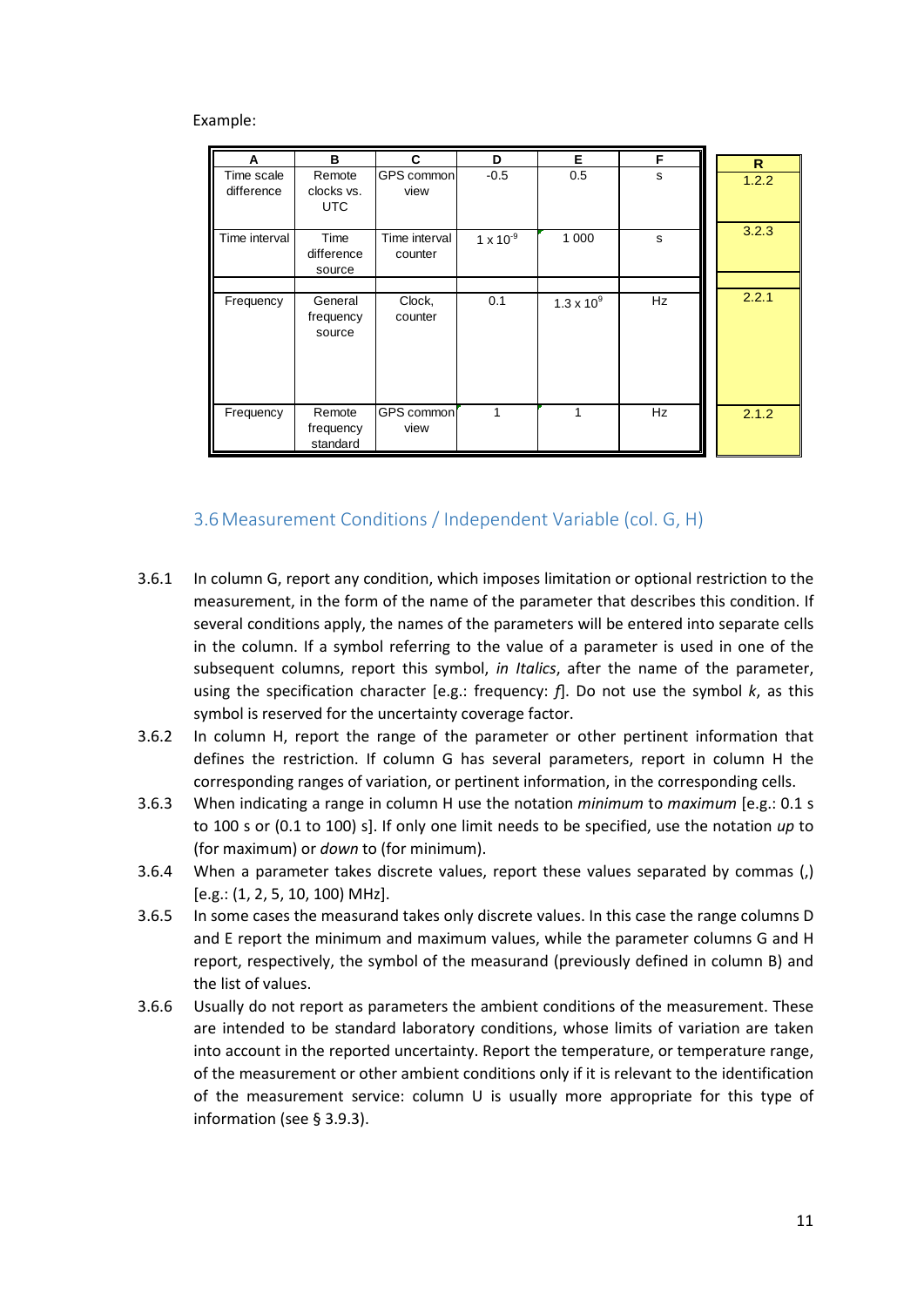| A             | B                        | C                        | D                  | Е                   | F          | G                  | н                     |
|---------------|--------------------------|--------------------------|--------------------|---------------------|------------|--------------------|-----------------------|
| Time scale    | Remote                   | GPS common               | $-0.5$             | 0.5                 | s          | Averaging          | 1 <sub>d</sub>        |
| difference    | clocks vs.<br><b>UTC</b> | view                     |                    |                     |            | time               |                       |
|               |                          |                          |                    |                     |            |                    |                       |
| Time interval | Time<br>difference       | Time interval<br>counter | $1 \times 10^{-9}$ | 1 0 0 0             | s          | Pulse<br>amplitude | >1 V                  |
|               | source                   |                          |                    |                     |            |                    |                       |
|               |                          |                          |                    |                     |            | Rise time          | $< 1$ ns              |
| Frequency     | General                  | Clock,                   | 0.1                | $1.3 \times 10^{9}$ | Hz         | Averaging          | 100 s, 10             |
|               | frequency                | counter                  |                    |                     |            | time               | measurements          |
|               | source                   |                          |                    |                     |            |                    |                       |
|               |                          |                          |                    |                     |            |                    |                       |
|               |                          |                          |                    |                     |            |                    |                       |
|               |                          |                          |                    |                     |            |                    |                       |
| Frequency     | Remote                   | GPS common               | $\mathbf{1}$       | 1                   | Hz         | Averaging          | 1 <sub>d</sub>        |
|               | frequency                | view                     |                    |                     |            | time               |                       |
|               | standard                 |                          |                    |                     |            |                    |                       |
| Frequency     | Local                    | Clock,                   | 10                 | 10                  | <b>MHz</b> | Averaging          | $0.1 s \le t < 100$   |
|               | frequency                | frequency                |                    |                     |            | time, $t$          | s                     |
|               | standard                 | offset                   |                    |                     |            |                    |                       |
|               |                          | multiplier,              |                    |                     |            |                    |                       |
|               |                          | counter                  |                    |                     |            |                    |                       |
|               |                          |                          |                    |                     |            | Relative           | $< 1 \times 10^{-11}$ |
|               |                          |                          |                    |                     |            | frequency          |                       |
|               |                          |                          |                    |                     |            | difference         |                       |

#### 3.7 Expanded Uncertainty (col. I, J, K, L, M)

- <span id="page-11-0"></span>3.7.1 A Calibration and Measurement Capability is the highest level of calibration or measurement normally offered to clients. This implies that the global uncertainty associated with a CMC should consider the contribution (noise, short term instability, resolution etc., but not transport) of the instrument/artefact under calibration, usually the best available. The uncertainty is usually expressed in terms of a confidence level of about 95 %.
- 3.7.2 In column I, the expanded uncertainty value (without  $\pm$ ) must be entered. This may be a fixed value, valid over the entire range of the quantity, a range of values or a mathematical expression.
- 3.7.3 In general when the uncertainty depends on two variables, usually the range of the quantity and the range of one parameter, it is recommended to use the presentation of the uncertainty in a two-dimensional matrix, following the rules given in the BIPM document [11], listed in References of this Guide. This technique will reduce the number of lines in the table and will improve presentation. In this case, column I will report the minimum and maximum uncertainty values. It is intended that the unit of measurement of the uncertainty values in the matrix is the one given in column J.
- 3.7.4 With the exception of presentation in matrices, if a range of values is given in column I, the uncertainty is considered to be varying linearly within the range, in correspondence to the variation of the measurand or of a parameter from the lower to the higher limits reported in columns D and E (for the measurand) or in column H (for the parameter). The functional dependence, if not clear, should be specified in the same column I after the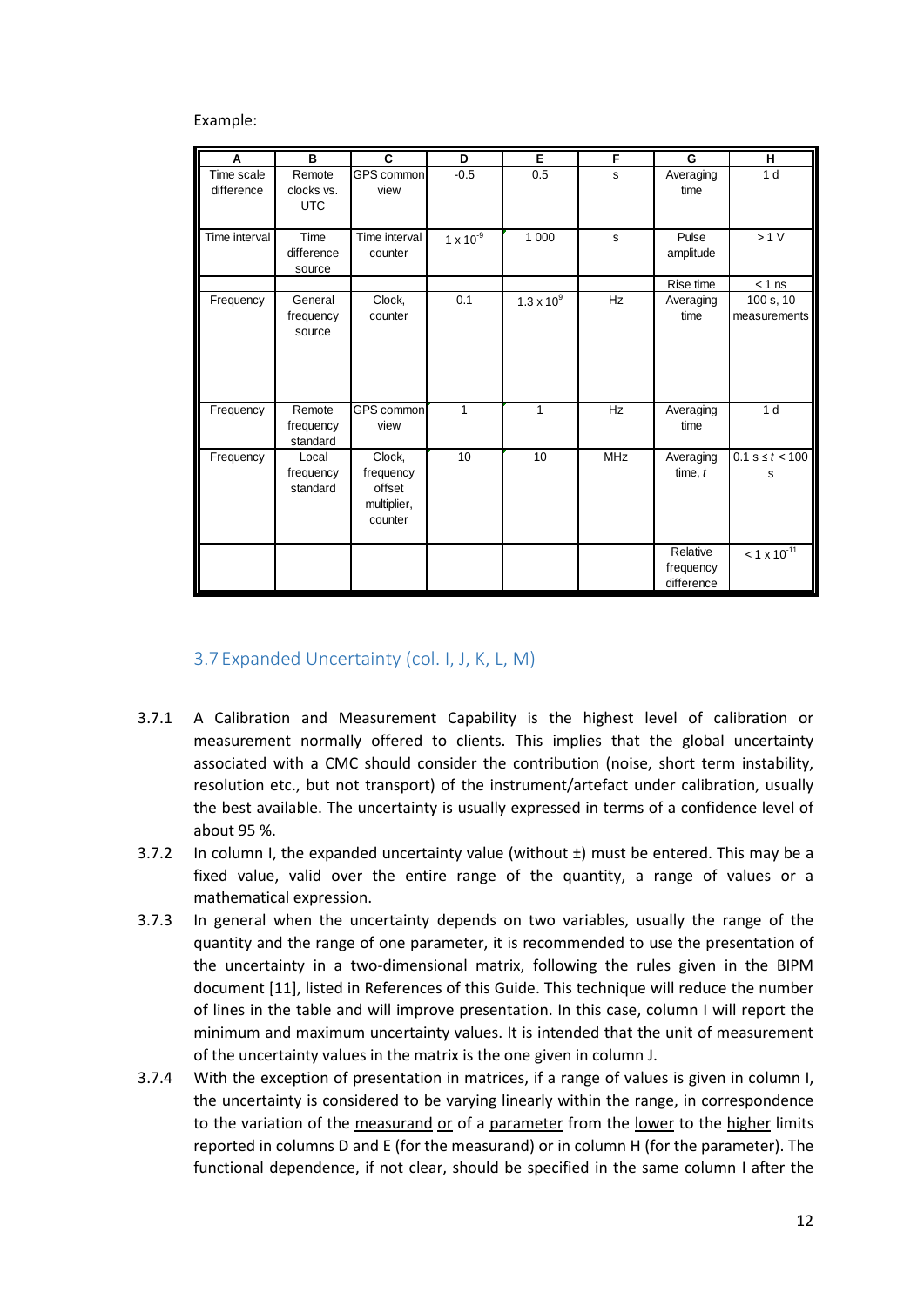uncertainty expression [e.g.:  $(1 \times 10^{-6} \text{ to } 1 \times 10^{-12})$ , depending on the frequency]. If the uncertainty variation is not linear, the user must be informed by introducing a comment in column U, for example specifying that the given values only define the minimum and maximum uncertainties. In this case however, the range of variation should be limited, otherwise the CMC entry would become useless.

- 3.7.5 Uncertainty by formula. When using a mathematical expression, defined symbols referring to the measurand or to the parameters will be entered. The units of measurement of the symbols will be specified in the same Column I after the expression. Do not introduce units of measurement within the expression. The unit for the resulting uncertainty is to be reported in column J (see § 3.7.11).
- 3.7.6 Uncertainty by formula: quadratic summation. Following the ISO GUM, the composition of a constant uncertainty term and of a range dependent (proportional) uncertainty term, is done by quadratic summation. This can be written with the expression Q[a, b*t*], where a is the numerical value of the constant term and b*t* is the variable term proportional to *t*.
- 3.7.7 Uncertainty by formula: linear summation. In other cases the uncertainty may be given by the linear summation of a constant and a variable term, like (d + c*t*).
- 3.7.8 Uncertainty by formula: 2nd degree polynomial. This type of uncertainty declaration will be used if it is of help with covering an extended range of the quantity or of the parameter by a single uncertainty declaration. Use of polynomials of degree higher than 2 or of other non-elementary functions is strongly discouraged, as they are difficult to understand by the user and very often prone to errors, also due to the very limited capability of Excel in equation editing. For uncertainties depending on two variables the use of matrices (see § 3.7.3) should always be preferred.
- 3.7.9 When an explanation is necessary in order to allow a correct interpretation of the uncertainty expression, add a separation character (,) after the uncertainty value or expression and write the comment [e.g. for the relative uncertainty of a frequency source:  $(8.5 \times 10^{-13} + 1.5 \times 10^{-6} / f)$ , *f* frequency in Hz].
- 3.7.10 In column J, report the unit of measurement for the uncertainty. In case of relative uncertainties for quantities with dimensions, express the unit as a ratio of different multiples of the same pertinent unit. [e.g. µHz/Hz] or, if the unit is an expression involving other units, use a negative power of 10 or use the symbol %. For quantities without dimensions, column M is essential for the correct interpretation of the uncertainty.
- 3.7.11 Do not use as unit of measurement the symbols ppt, ppm, ppb or similar.
- 3.7.12 In column K, report the coverage factor *k*.
- 3.7.13 In column L, report the probability corresponding to the declared uncertainty and coverage factor *k*, following the ISO GUM. A probability of about 95 % should in general be considered, but exceptions are allowed. The percentage sign must be reported close to the number.
- 3.7.14 In column M answer *Y* or *N*, thus specifying if the given uncertainty is to be interpreted as a relative or an absolute one (with respect to the measurand whose units are given in column F). Column M must always be filled in, even if the nature of the uncertainty seems to be already clear.

NOTE: do not use the symbol *k* in the mathematical expression of the uncertainty, to avoid confusion with the uncertainty coverage factor.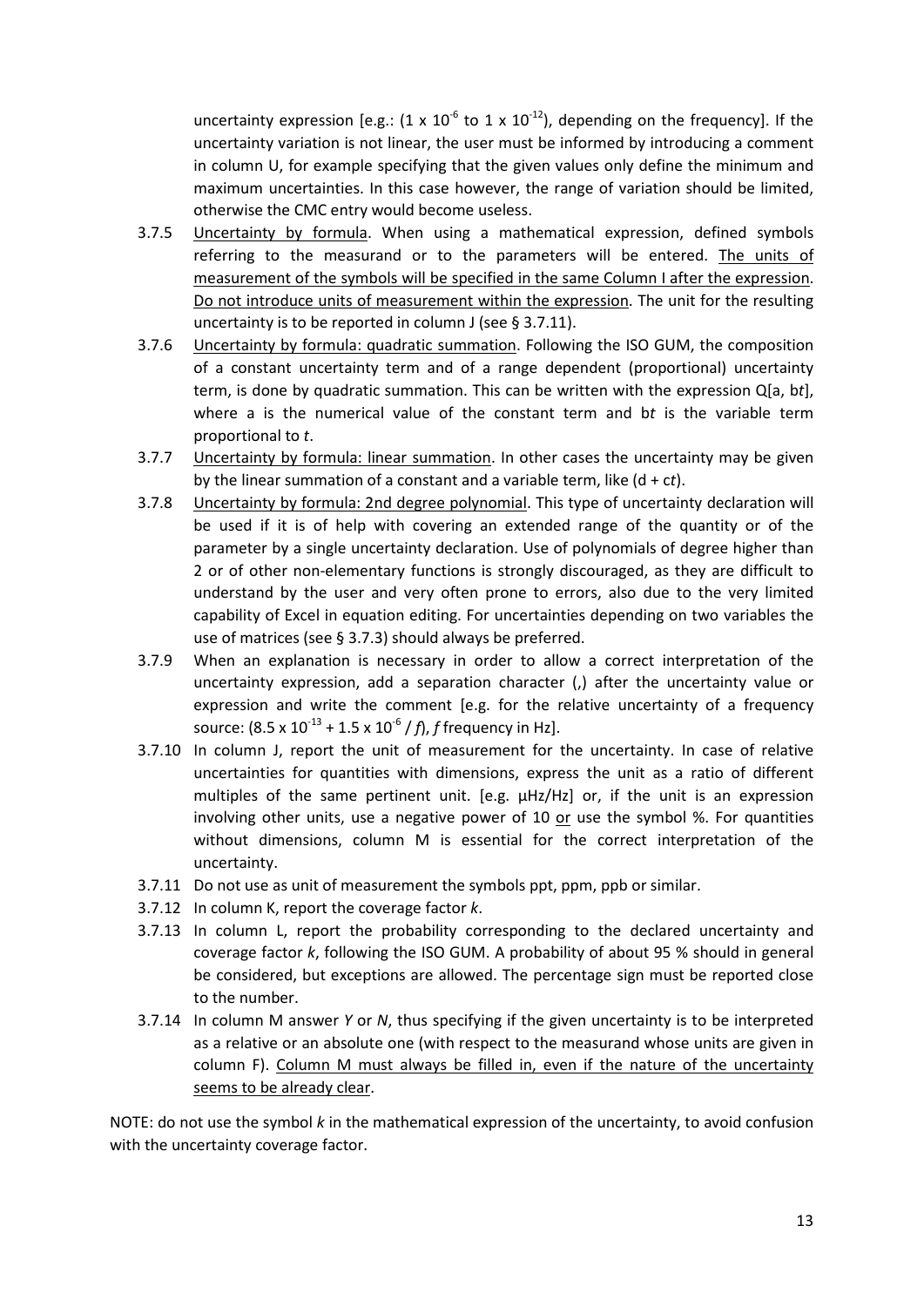| A                        | в                                  | D                  | Е                   | F          |                                                                                                                                                          | J     | κ              | L      | M |
|--------------------------|------------------------------------|--------------------|---------------------|------------|----------------------------------------------------------------------------------------------------------------------------------------------------------|-------|----------------|--------|---|
| Time scale<br>difference | Remote<br>clocks vs.<br><b>UTC</b> | $-0.5$             | 0.5                 | s          | 10                                                                                                                                                       | ns    | $\overline{2}$ | $-95%$ | N |
| Time interval            | Time<br>difference<br>source       | $1 \times 10^{-9}$ | 1 0 0 0             | s          | $\overline{2}$                                                                                                                                           | ns    | $\overline{2}$ | $-95%$ | N |
| Frequency                | General<br>frequency<br>source     | 0.1                | $1.3 \times 10^{9}$ | Hz         | $(8.5 \times 10^{-13} +$<br>$1.5 \times 10^{-6}$ / f),<br>f frequency in<br>Hz, values<br>range from<br>$1.5 \times 10^{-5}$ to<br>$8.5 \times 10^{-13}$ | Hz/Hz | $\overline{2}$ | $-95%$ | Y |
| Frequency                | Remote<br>frequency<br>standard    | 1                  | 1                   | Hz         | $1 \times 10^{-13}$                                                                                                                                      | Hz/Hz | $\overline{2}$ | $-95%$ | Y |
| Frequency                | Local<br>frequency<br>standard     | 10                 | 10                  | <b>MHz</b> | $(3 \times 10^{-13} +$<br>$2.7 \times 10^{-13}$ /<br>$t$ , $t$ in $s$ ,<br>values range<br>from $3 \times 10^{-12}$<br>to $3 \times 10^{-13}$            | Hz/Hz | $\overline{2}$ | $-95%$ | Y |

#### 3.8Reference Standard used in calibration (col. N, O)

- <span id="page-13-0"></span>3.8.1 In column N, the reference standard(s) used in the measurement and making the link in the traceability chain to the SI unit, must be reported. In case several references are used for a certain measurement, these must be reported in the same cell, as a list of items separated by commas.
- 3.8.2 In column O, identify the laboratory (ies) which is (are) the source of traceability for the calibration of the reference standard(s) in column N. In case of more than one laboratory, the list of laboratories should correspond to the list of the standards in column N.

Example:

| Time scale | Remote     | <b>National</b> | NMI1, NMI2 | NM <sub>1</sub> |
|------------|------------|-----------------|------------|-----------------|
| difference | clocks vs. | Time scale,     |            |                 |
|            | UTC(k)     | Local Time      |            |                 |
|            |            | scale           |            |                 |
|            |            |                 |            |                 |

# <span id="page-13-1"></span>3.9 List of Comparisons Supporting the CMC, Internal Comments, Comments for the user (col. P, T, U)

- 3.9.1 In column P, enter the correct identification of one or more comparisons sufficiently related to the service being submitted, in order to demonstrate equivalence. Different types of comparisons can be considered:
	- CCTF key comparisons;
	- supplementary comparisons;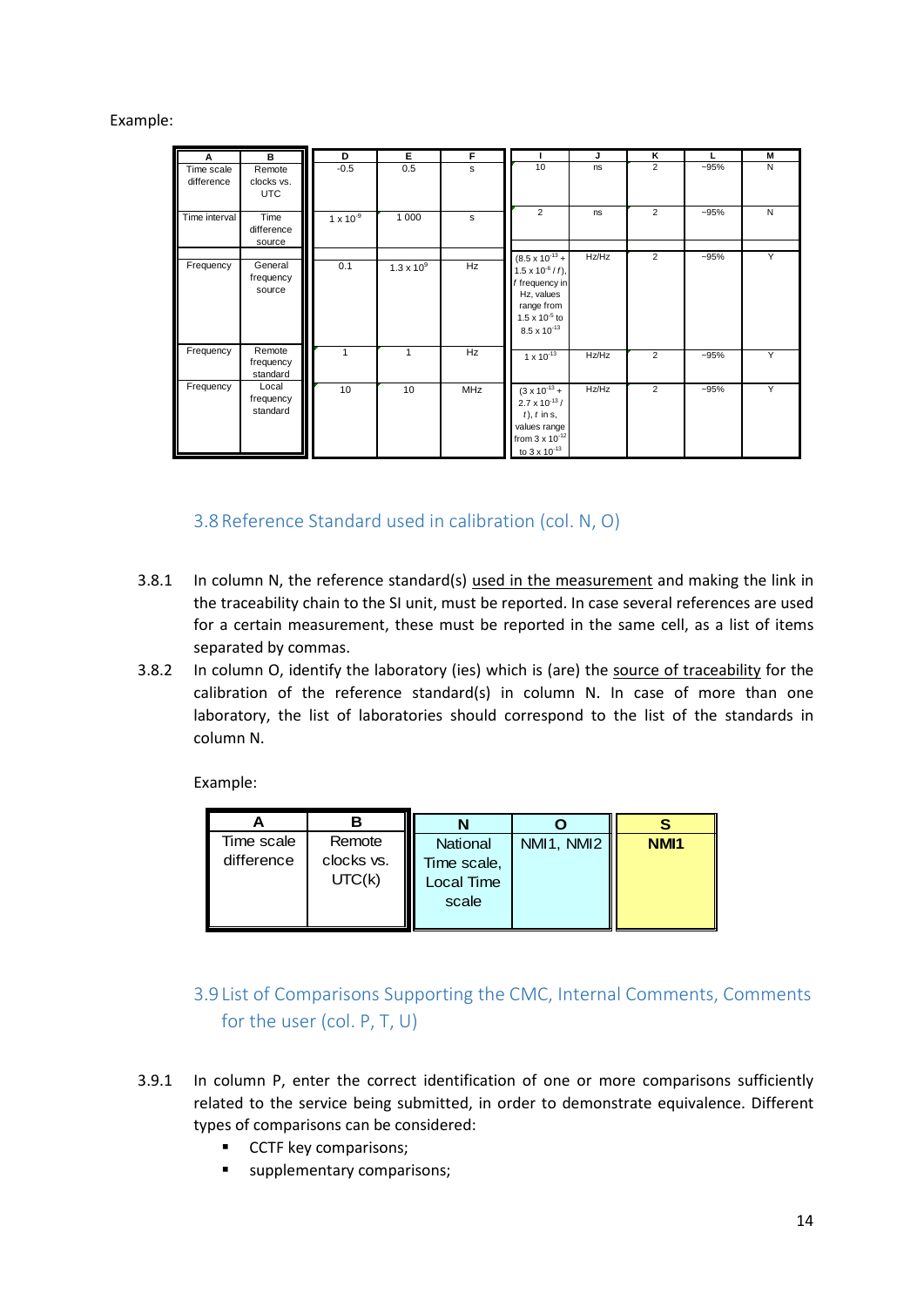- past CIPM, regional or other (e.g. pilot, …) comparisons;
- **Bilateral comparisons.**

In this column only comparisons for which measurements are completed and at least a draft report is available must be considered. Comparisons still running, even if close to completion, will be reported in the *Internal Comment* (yellow) column T.

- 3.9.2 In column T (yellow column) report comments related to the CMC and useful to the reviewer (this column will not be included in the Appendix C). Examples are: comparisons planned or still running, more details about traceability etc. General information supporting the CMCs (e.g. quality system, equipment, technical publications, etc.) will be reported separately, in the form established by the RMO. More detailed information will be given to the reviewer under request.
- 3.9.3 In column U (white column) report comments useful to the user, as this column will be included in the Appendix C. Examples are: specific limitations to the CMC, details about the conditions of measurement, options etc.

Example:

| A             | B                   | C                      | P             | т              | U             |
|---------------|---------------------|------------------------|---------------|----------------|---------------|
| Time scale    | Remote              | GPS common             | CCTF-K001.UTC | <b>Results</b> | Approved on 2 |
| difference    | clocks vs.          | view                   |               | published      | March 2017    |
|               | <b>UTC</b>          |                        |               | monthly in     |               |
|               |                     |                        |               | the BIPM       |               |
| Time interval | Time                | Time interval          |               | <b>KCDB</b>    |               |
|               | difference          | counter                |               |                | Approved on 2 |
|               | source              |                        |               |                | March 2017    |
| Frequency     | General             | Clock,                 |               |                |               |
|               | frequency           | counter                |               |                | Approved on 2 |
|               | source              |                        |               |                | March 2017    |
|               |                     |                        |               |                |               |
|               |                     |                        |               |                |               |
|               |                     |                        |               |                |               |
|               |                     |                        |               |                |               |
|               |                     | GPS common             |               |                |               |
| Frequency     | Remote<br>frequency | view                   |               |                | Approved on 2 |
|               | standard            |                        |               |                | March 2017    |
| Frequency     | Local               | Clock,                 |               |                | Frequency     |
|               | frequency           | frequency              |               |                | instability   |
|               | standard            | offset                 |               |                | measurement,  |
|               |                     | multiplier,<br>counter |               |                | Approved on 2 |
|               |                     |                        |               |                | March 2017    |
|               |                     |                        |               |                |               |
|               |                     |                        |               |                |               |
|               |                     |                        |               |                |               |

- <span id="page-14-0"></span>3.10 RMO Time and Frequency Services Administration (col. Q, R, S, T), Comments for the user (col. U), Matrices and Tags (col. V, W) and intra/inter RMO review (col. X, Y, Z)
- 3.10.1 Columns Q, R, S are of particular importance for the management of the CMC table: they allow the experts to easily refer to a certain CMC, which facilitates, for example, email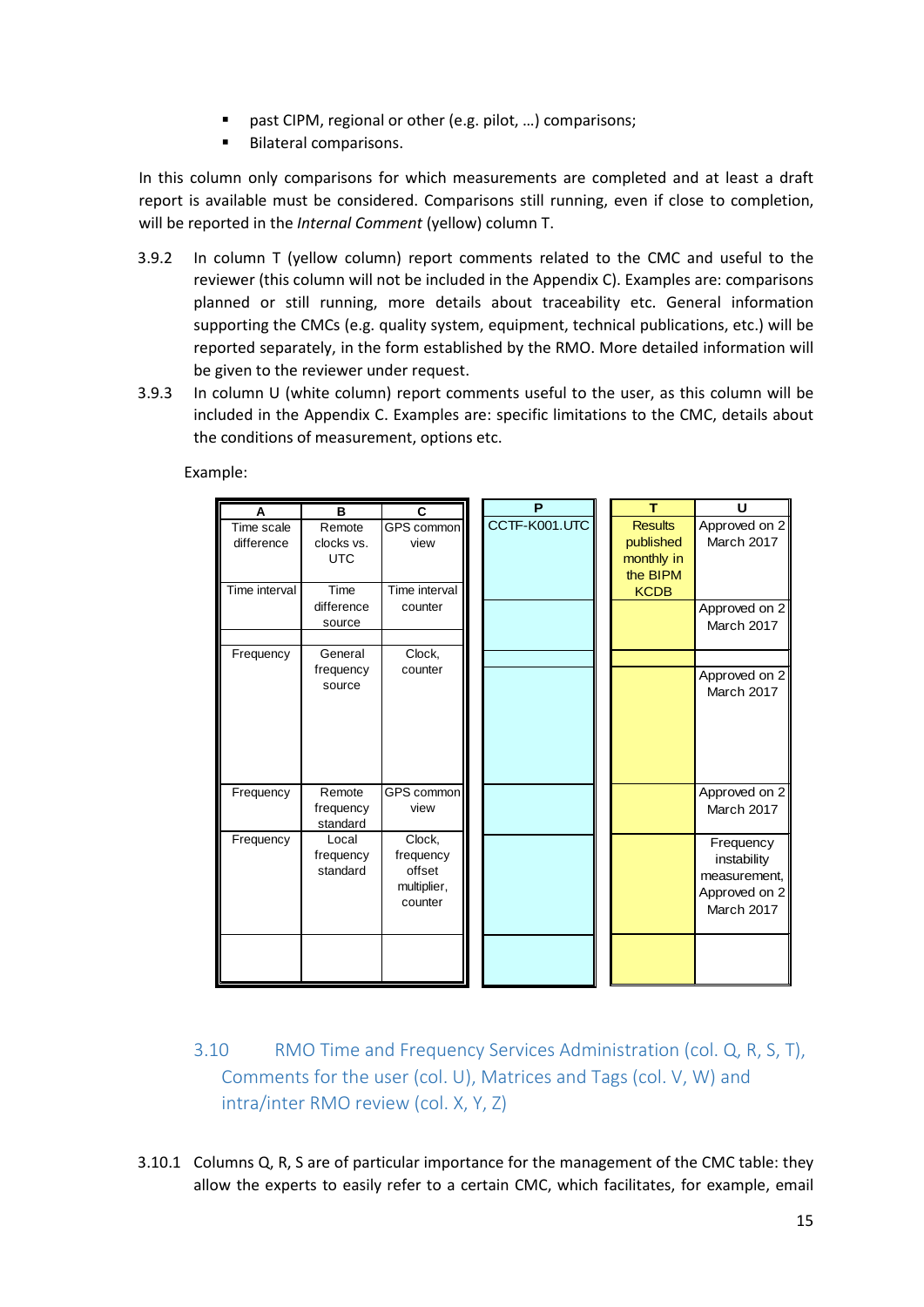discussions. Also, it is possible to merge rows from tables of different laboratories, for example for comparison purposes, without losing knowledge of the service identification and originating NMI.

- 3.10.2 Column Q is provided for numerical identification of each service of an NMI. If an entry is a modified CMC, aimed at substituting a CMC already published in the database, the published service identification number will not be changed. If an entry is new, it will have a new identification number, which, in case the submitting NMI has already TF CMCs published in the database, should not be equal to numbers already used in the published set. If an NMI is submitting its CMC set for the first time, progressive numbering starting from 1 will preferably be attributed to the CMCs. If an Excel formula is used to generate these progressive numbers, the Excel command "Copy+Paste-special|Values" must be used at the end to leave only numbers in column Q. In case a CMC extends over more than one line, only the first line will be numbered.
- 3.10.3 In column R report the service category, which can be found in the *Classification* and depends on the Quantity and the Instrument/Artefact reported in columns A and B (see § 3.3). In case of lack of applicable terms see § 3.4.1. If more than one classification applies, one CMC entry for each classification must be provided, in order to have only one category per entry.
- 3.10.4 In column S, report the acronym of the submitting NMI. In case of more than one NMI per Country, the acronym pertinent to each CMC will be reported. It is not possible to have in the same Country two or more NMIs submitting the same CMC.
- 3.10.5 Columns T and U were covered in §§ 3.9.2 and 3.9.3.
- 3.10.6 In column V report the name of the matrix, included in the Excel file, where the uncertainties corresponding to the CMC are reported. This Column shall be displayed between Columns J and K in the database. If the uncertainty declaration has not used a matrix presentation, this column will be left blank (see document [11] listed in References of this Guide for details).
- 3.10.7 In column W report the tag chosen to identify the CMC as closely related to the previous or the following one having the same tag. This tag will alert the BIPM that these closely related CMCs must be presented close-by in the database (see document [12] listed in Reference of this Guide for details).
- 3.10.8 Columns X, Y, Z are reserved for the review processes and should not be used during the preparation of the CMC tables.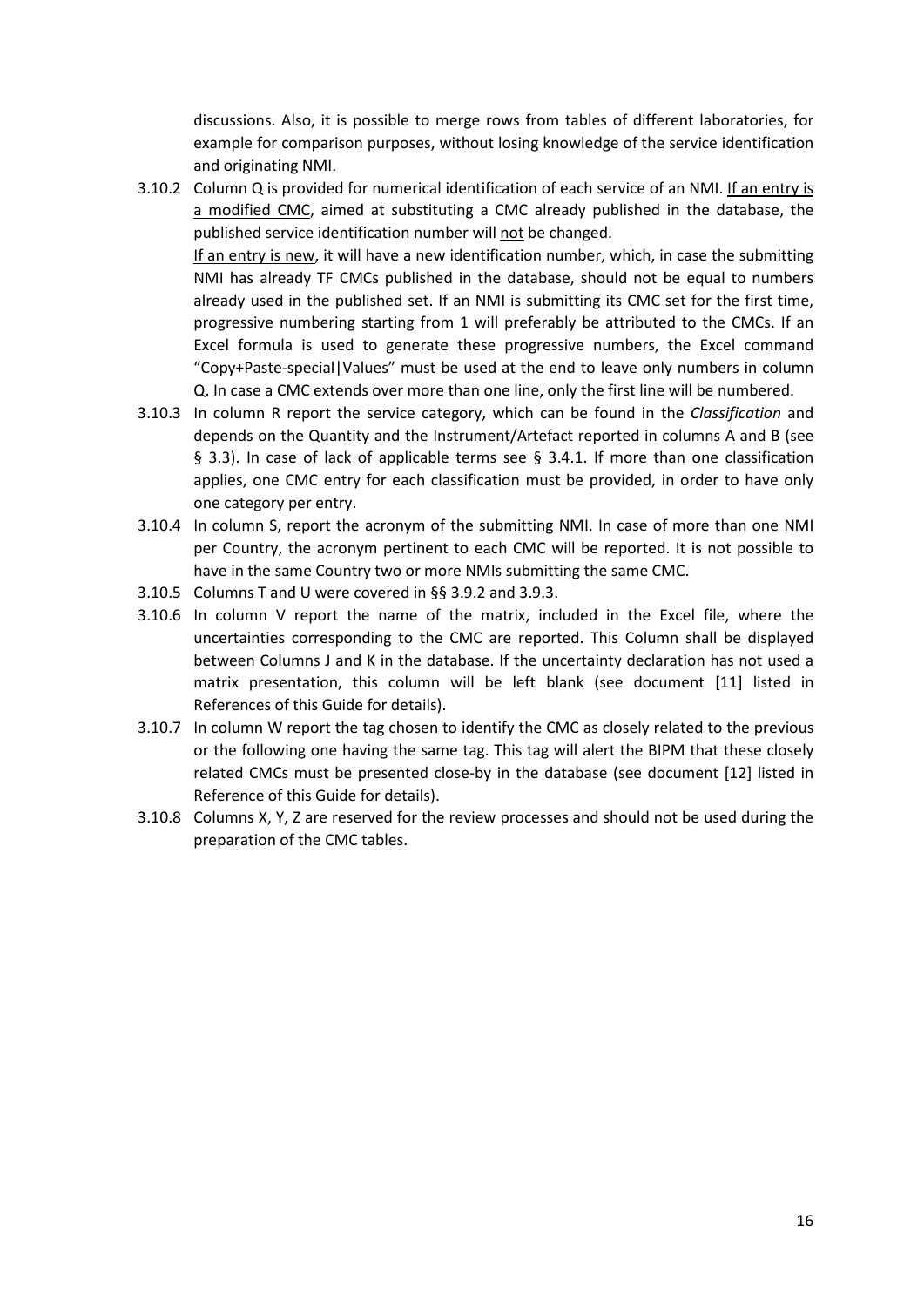| A                        | в                    | Q              | R     | s                |                | U                  |
|--------------------------|----------------------|----------------|-------|------------------|----------------|--------------------|
| Time scale<br>difference | Remote<br>clocks vs. | $\overline{2}$ | 1.2.1 | <b>LNE-SYRTE</b> | <b>Results</b> | Approved on 2      |
|                          | UTC(OP)              |                |       |                  | published      | March 2017         |
|                          |                      |                |       |                  | monthly in     |                    |
|                          |                      |                |       |                  | the BIPM       |                    |
| Time Interval            | Time                 |                |       |                  | <b>KCDB</b>    |                    |
|                          | difference           |                | 3.4.3 | <b>NRC</b>       |                | Stopwatch          |
|                          | meter                |                |       |                  |                | Approved on        |
|                          |                      |                |       |                  |                | 16 September       |
| Frequency                | Local                |                |       |                  |                | 2009               |
|                          | frequency            |                | 2.1.1 | TL.              |                | Included best      |
|                          | standard             |                |       |                  |                | <b>DUTs</b> effect |
|                          |                      |                |       |                  |                | Approved on        |
|                          |                      |                |       |                  |                | 10 March           |
|                          |                      |                |       |                  |                | 2015               |

# <span id="page-16-0"></span>4. References

| <b>Num</b><br>ber | <b>Document name</b>                                                        | Title / Comment                                                                                                                                                                                          |
|-------------------|-----------------------------------------------------------------------------|----------------------------------------------------------------------------------------------------------------------------------------------------------------------------------------------------------|
| $\mathbf{1}$      | CIPM MRA-G-03                                                               | Guidelines for the review of CMCs and the<br>monitoring and reporting of the operation of<br>quality systems by international<br>intergovernmental organizations who are<br>signatories of the CIPM MRA. |
| $\overline{2}$    | CIPM MRA-D-04                                                               | Calibration and Measurement Capabilities in<br>the context of the CIPM MRA.                                                                                                                              |
| 3                 | ISO 80000-1:2009 Annex B Rule B                                             | Quantities and units -- Part 1: General                                                                                                                                                                  |
| 4                 | http://kcdb.bipm.org/appendixC/TF/TF services<br>.pdf                       | Classification of services in Time and<br>Frequency                                                                                                                                                      |
| 5                 | http://www.bipm.org/utils/common/pdf/CC/CC<br>TF/CCTF-WGMRA-Guideline 9.pdf | CCTF WGMRA Guideline 9: CCTF criteria for<br>obtaining traceability in time and frequency                                                                                                                |
| 6                 | BIPM JCGM 100:2008 - 1st edition September<br>2008                          | Evaluation of measurement data - Guide to<br>the expression of uncertainty in<br>measurement (GUM)                                                                                                       |
| $\overline{7}$    | BIPM JCGM 106:2012 - October 2012                                           | Evaluation of measurement data - The role<br>of measurement uncertainty in conformity<br>assessment                                                                                                      |
| 8                 | BIPM JCGM 200:2012 - 3rd edition                                            | International vocabulary of metrology -<br>Basic and general concepts and associated<br>terms (VIM)                                                                                                      |
| 9                 | JCRB-14/06(1)                                                               | JCRB Rules of Procedure for CMC entry into<br>Appendix C                                                                                                                                                 |
| 10                | JCRB-12/06a_rev                                                             | <b>JCRB CMC review process</b>                                                                                                                                                                           |
| 11                | Instructions for uncertainty matrices in CMC<br>files                       | Excel file with example on how to prepare an<br>uncertainty matrix, downloadable from the<br>JCRB open access documents web page.                                                                        |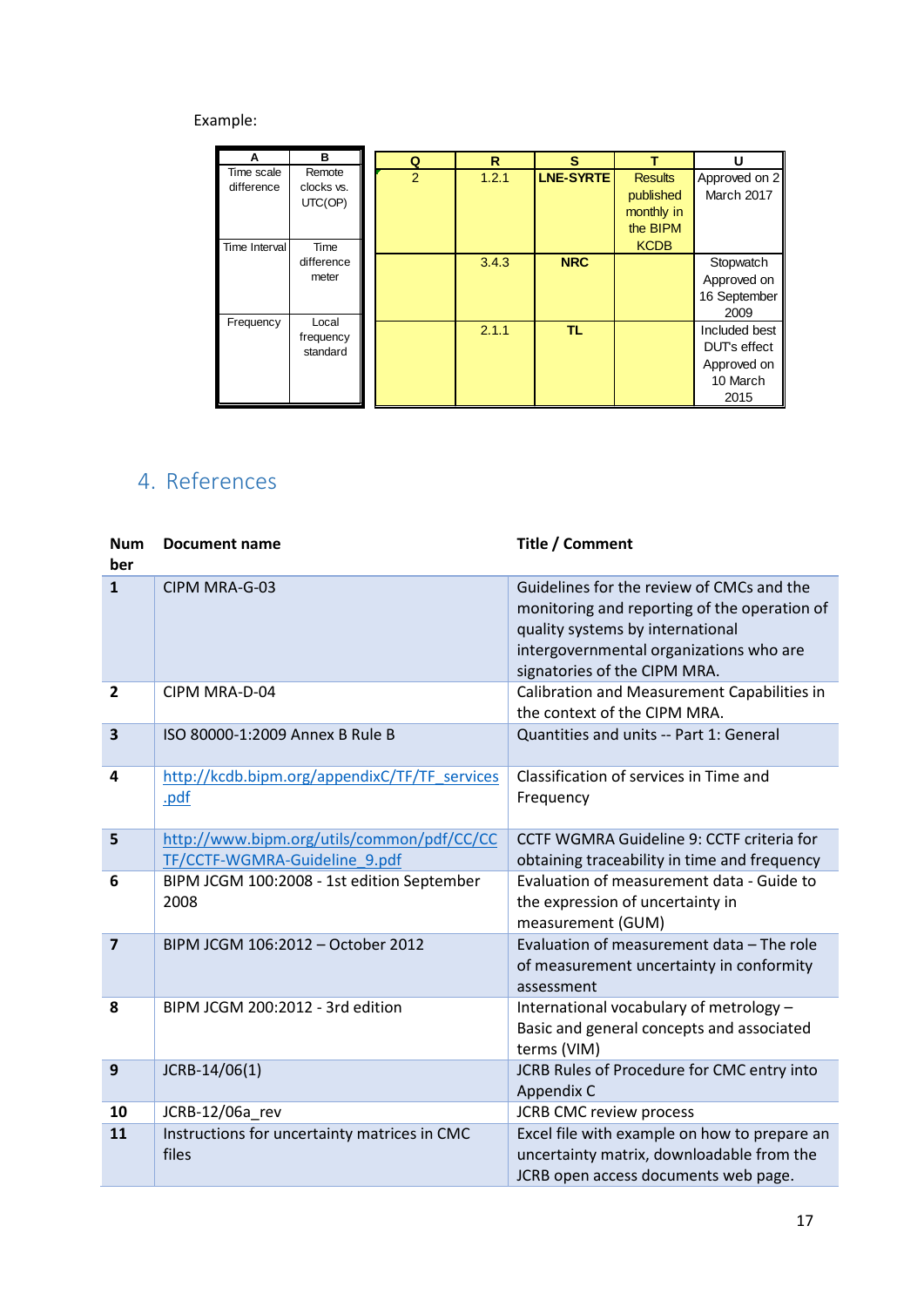| 12        | Instructions for closely related CMCs      | Excel file with example on how to tag closely<br>related to CMCs, to have them close-by in<br>the database, downloadable from the JCRB<br>open access documents web page. |
|-----------|--------------------------------------------|---------------------------------------------------------------------------------------------------------------------------------------------------------------------------|
| <b>13</b> | http://www.bipm.org/utils/common/pdf/CC/CC | CCTF WGMRA Guideline 5 (Rev. 201509)                                                                                                                                      |
|           | TF/CCTF-WGMRA-Guideline 5.pdf              | The prediction uncertainty of [UTC-UTC(k)]                                                                                                                                |

# <span id="page-17-0"></span>5. List of Acronyms

| <b>BIPM</b>           | Bureau International des Poids et Mesures             |
|-----------------------|-------------------------------------------------------|
| <b>CCTF</b>           | Consultative Committee for Time and Frequency         |
| <b>CCTF WG on MRA</b> | <b>CCTF Working Group on MRA</b>                      |
| <b>CIPM</b>           | Comité International des Poids et Mesures             |
| <b>CIPM MRA</b>       | <b>Mutual Recognition Arrangement</b>                 |
| <b>CMC</b>            | <b>Calibration and Measurement Capability</b>         |
| DI                    | Designated Institute                                  |
| <b>GUM</b>            | Guide to the expression of Uncertainty in Measurement |
| <b>JCGM</b>           | Joint Committee for Guides in Metrology               |
| <b>JCRB</b>           | Joint Committee of the RMOs and the BIPM              |
| <b>KCDB</b>           | Key Comparison Data Base                              |
| <b>NMI</b>            | National Metrology Institute                          |
| QMS                   | <b>Quality Management System</b>                      |
| <b>RMO</b>            | <b>Regional Metrology Organization</b>                |
| TC/WG                 | Technical Committee / Working Group                   |
| TC-TF                 | Technical Committee for Time and Frequency            |
| TF                    | Time and Frequency                                    |
| SI                    | <b>International System of Units</b>                  |
|                       |                                                       |

# <span id="page-17-1"></span>6. History of changes

| <b>Version</b><br>number | Date of<br><b>Issue/Revision</b> | <b>Summary of change</b> |
|--------------------------|----------------------------------|--------------------------|
|                          |                                  |                          |
|                          |                                  |                          |